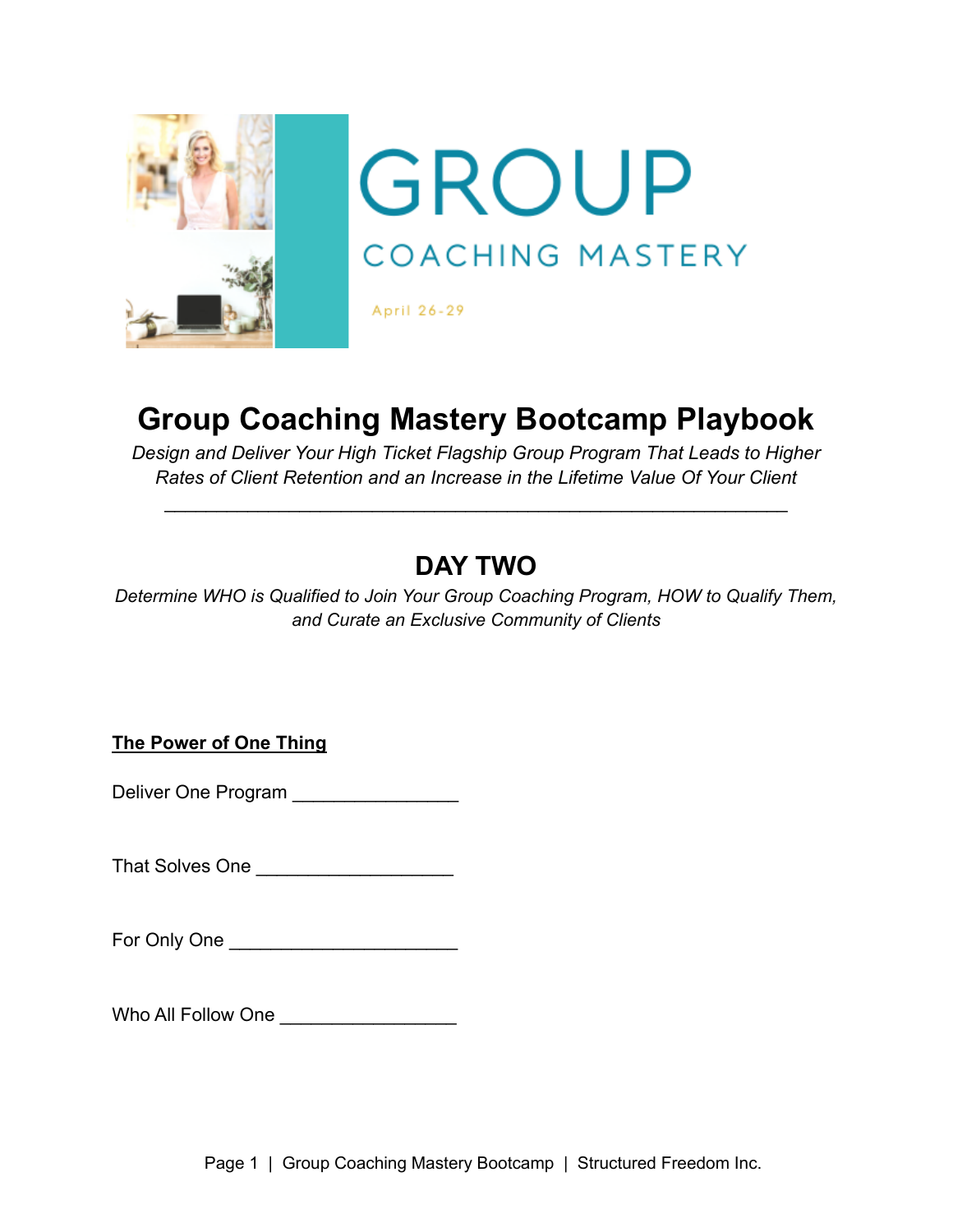**Distinguish the Differences of Readiness and Qualification Criteria Between Your Top Producing and Lowest Producing Clients**

| <b>Top Half of Your Clients</b> | <b>Bottom Half of Your Clients</b> |  |  |
|---------------------------------|------------------------------------|--|--|
|                                 |                                    |  |  |
|                                 |                                    |  |  |
|                                 |                                    |  |  |
|                                 |                                    |  |  |
|                                 |                                    |  |  |
|                                 |                                    |  |  |
|                                 |                                    |  |  |
|                                 |                                    |  |  |
|                                 |                                    |  |  |

## **Establishing Client Criteria**

- 1. What knowledge does a qualified client already need to possess upon entering into your program so that they can immediately take action and begin seeing results?
- 2. What skills does a qualified client already come equipped with upon entering into your program so that they can immediately take action and begin seeing results?
- 3. What is specific and unique about your process that a qualified client must be willing to do in order to get the result your program promises?
- 4. What must a qualified client already have in place so that the process you teach makes sense for them and will work for them at a high rate of success?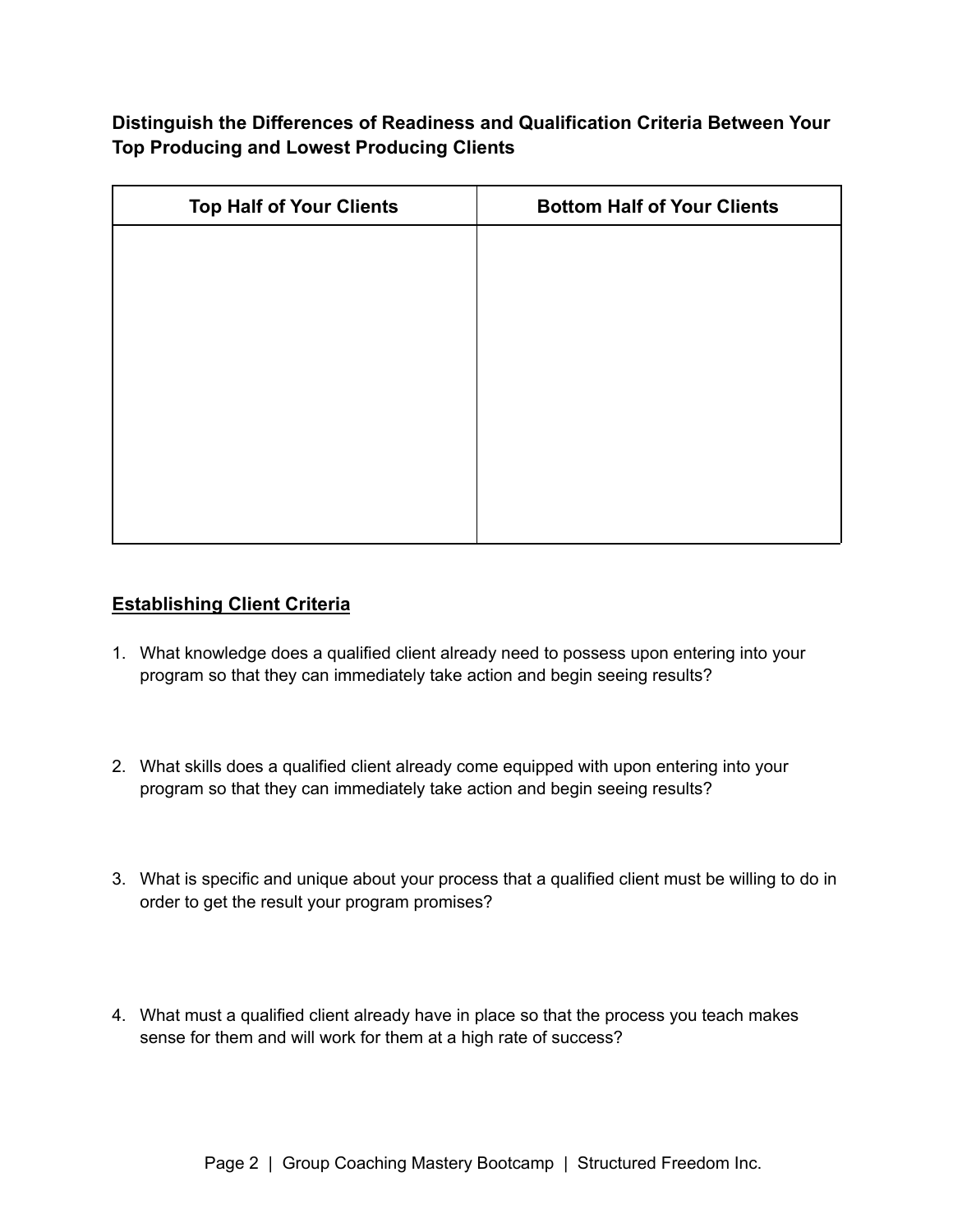**Ways To Curate An Exclusive Community of Connection, Togetherness, and Belonging Which Elevates Client Results, Increases Client Retention, Extends the Lifetime Value of Your Client Creating More Profitability and Sustainability For You**